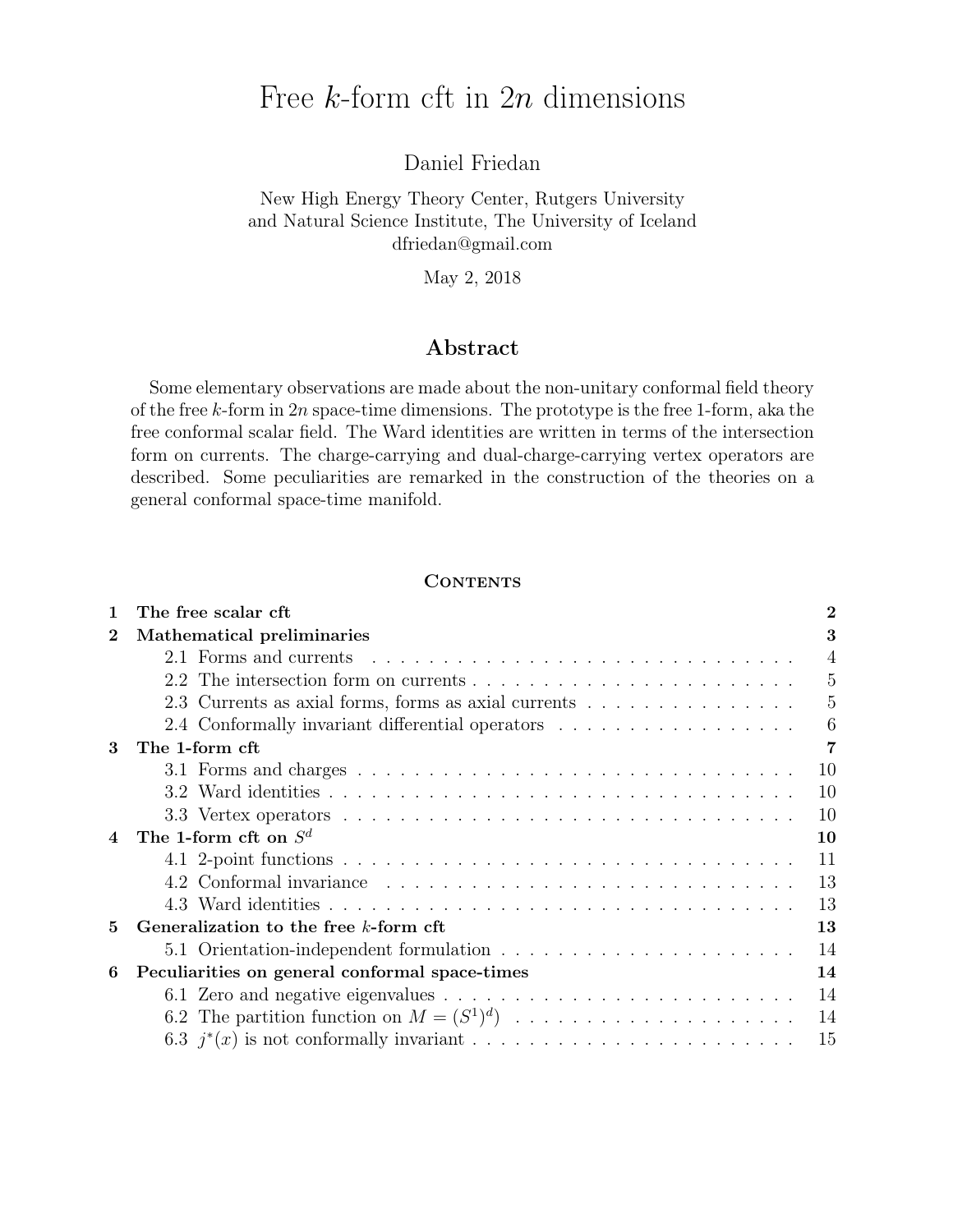#### 1 The free scalar cft

The free conformal scalar field in  $d=2n$  dimensional euclidean space-time has classical action

$$
S[\phi] = \int d^d x \; \frac{1}{2} \phi(x) \Box^n \phi(x) \qquad \Box = -g^{\mu\nu} \partial_\mu \partial_\nu \tag{1.1}
$$

 $\phi(x)$  has scaling dimension 0. The shift by a constant,

$$
\phi(x) \to \phi(x) + a \tag{1.2}
$$

is a global internal symmetry. The classical action can be written on an arbitrary 2n-manifold such that it is

- (1) covariant in the space-time metric  $g_{\mu\nu}(x)$ ,
- (2) conformally invariant, i.e., invariant under  $g_{\mu\nu}(x) \to e^{f(x)} g_{\mu\nu}(x)$ , and
- (3) shift invariant.

The conformally invariant version of the operator  $\Box^n$  was constructed in [1]. Its shift invariance was established in [2] (or possibly earlier). The conformal field theory was discussed in [3].

The Schwinger-Dyson equation

$$
\langle \Box^n \phi(x) \phi(x_0) \rangle = \delta^d(x - x_0)
$$
\n(1.3)

gives the for the euclidean 2-point function

$$
\langle \phi(x) \phi(x_0) \rangle = \int \frac{d^d p}{(2\pi)^d} \frac{e^{ip(x-x_0)}}{(p^2)^n}
$$
 (1.4)

which is log-divergent at  $p = 0$ . The integral must be cut off near  $p = 0$  and renormalized at some infrared scale  $\mu$ . The resulting 2-point function grows logarithmically at large distance

$$
\langle \phi(x)\,\phi(x_0) \rangle \longrightarrow \text{const}(-\ln \mu |x - x_0|) \tag{1.5}
$$

violating cluster decomposition.

We can attempt to cure this IR pathology by the strategy that works for the 2d theory [?]. First, the shift symmetry is made into a gauge symmetry. That is, only shift-invariant quantities are observable. These are generated by the 1-form  $j(x) = d\phi(x)$ . The scalar field  $\phi(x)$  is no longer a local field in the quantum field theory. Rather,  $\phi(x)$  is the multi-valued integral of  $j(x) = d\phi(x)$ . At this point it seems appropriate to re-name the theory the free conformal 1-form.

As in 2d, this is not a complete cure. The problem remains that the ground state is not normalizable because the zero-mode of  $\phi(x)$  is unbounded. The observable

$$
e^{ik[\phi(x) - \phi(x_0)]} = e^{\int_{x_0}^{x} \int_{x_0}^{x} j(x)} \tag{1.6}
$$

has expectation value

$$
\langle e^{ik[\phi(x) - \phi(x_0)]} \rangle = \delta(k) |x - x_0|^{-k^2}
$$
\n(1.7)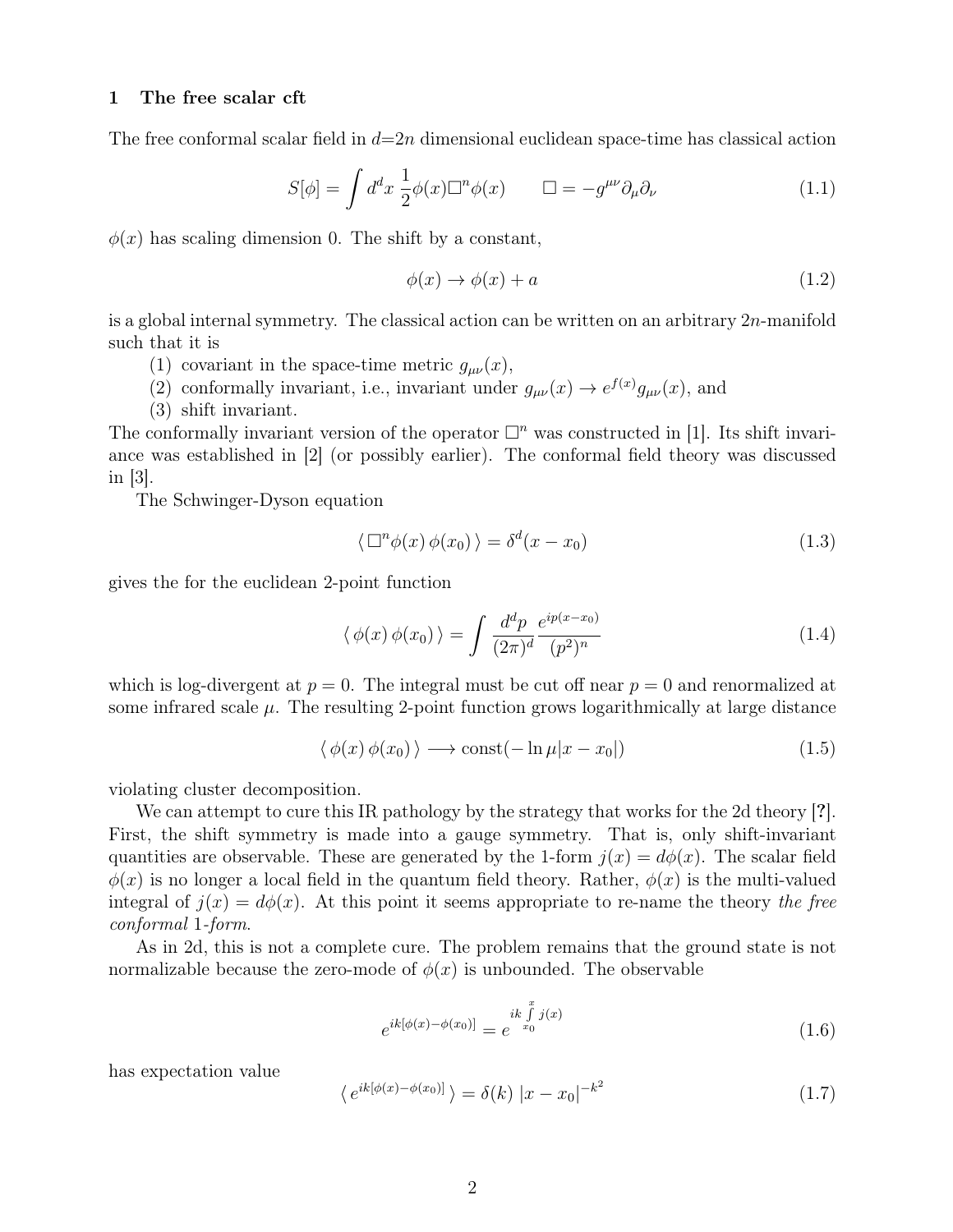where the  $\delta(k)$  factor comes from the integral over the unbounded zero-mode. Taking  $k \to 0$ gives  $\langle 1 \rangle = \infty$  where  $\langle 1 \rangle$  is the square of the norm of the ground state.

The second step of the cure is to modify the theory so that the zero-mode becomes bounded. The scalar field  $\phi(x)$  is made to take values in a circle of radius R. The identification  $\phi(x) \sim \phi(x) + 2\pi R$  is made at each point x in space-time. The parameter k in the observable (1.6) now takes discrete values  $k = m/R$ ,  $m \in \mathbb{Z}$ , and  $\delta(k)$  is the discrete delta-function, so  $\delta(0)$  is finite. The resulting theory remains conformally invariant because the shift symmetry commutes with the conformal group.

Such a construction can be carried out as a straightforward generalization of the familiar case  $d = 2$ . The fundamental field is the 1-form  $j(x)$  satisfying  $dj = 0$ . Conjugate to  $j(x)$  is the divergenceless 1-current

$$
J^{\mu}(x) = g^{\mu\nu} \Box^{n-1} j_{\nu}(x) \qquad \partial_{\mu} J^{\mu}(x) = 0 \qquad (1.8)
$$

which can equally well be regarded as a closed  $(d-1)$ -form

$$
j_{\mu_1 \cdots \mu_{d-1}}^*(x) = \epsilon_{\mu_1 \cdots \mu_{d-1} \mu} J^{\mu}(x) \qquad dj^* = 0 \qquad (1.9)
$$

Charges are associated to integral  $(d-1)$ -cycles  $\xi_{d-1}$  and dual charges are associated to integral 1-cycles  $\xi_1$ 

$$
Q^*(\xi_{d-1}) = i^{-1} \int_{\xi_{d-1}} j^* \qquad Q(\xi_1) = i^{-1} \int_{\xi_1} j \tag{1.10}
$$

 $Q^*(\xi_{d-1})$  generates the shift symmetry.  $Q(\xi_1)$  measures the winding number around  $\xi_1$ . A multi-valued 0-form  $\phi(x)$  is constructed by integrating  $d\phi = j$ . A multi-valued (d–2)-form  $\phi^*(x)$  is constructed by integrating  $d\phi^* = j^*$ . The basic charged fields under the shift symmetry are the vertex operators  $e^{ik[\phi(x)-\phi(x_0)]}$  or, more generally,  $e^{ik\int_{\xi_0}\phi}$  for  $\xi_0$  an integral 0-cycle. The extended objects carrying dual charge (winding number) are the dual vertex operators  $e^{ik \int_{\xi_{d-2}} \phi^*}$  which live on integral  $(d-2)$ -cycles  $\xi_{d-2}$  in space-time.

Section 2 summarizes the mathematical language of forms and currents and some of the basic results from [2] on conformally invariant differential operators. Section 3 describes the charge structure of the free conformal 1-form cft. Section 4 explicitly constructs the free 1-form cft on euclidean space-time and its conformal compactification  $S^d = \mathbb{R}^d \cup \{\infty\}.$ Section 5 generalizes to the free conformal  $k$ -form and sketches a formulation that does not assume an orientation of space-time. Section 6 mentions some peculiar features of the theories on a general conformal space-time.

#### 2 Mathematical preliminaries

Space-time is a manifold M of even dimension  $d = 2n$ . It has a conformal riemannian structure, i.e., a riemannian metric  $g_{\mu\nu}(x)$  defined up to Weyl transforms  $g_{\mu\nu}(x) \to e^{f(x)} g_{\mu\nu}(x)$ . For simplicitly, M is assumed to be compact. The basic example is the d-sphere  $S^d = \mathbb{R}^d \cup \{\infty\}$ which is the conformal compactification of euclidean space-time. For convenience, we assume M to be oriented. The assumption of an orientation can be avoided at the cost of some minor complications (see section 5.1).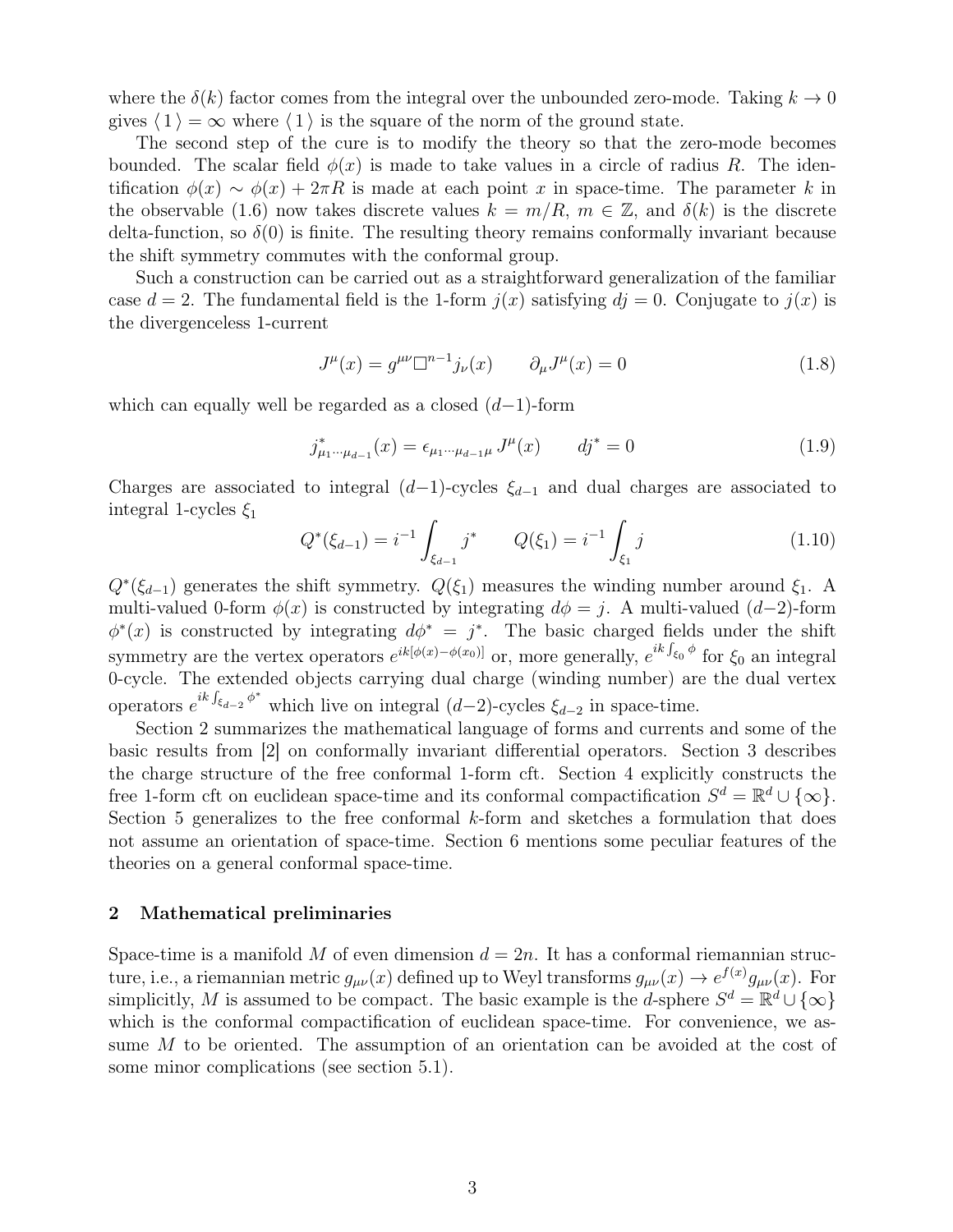#### 2.1 Forms and currents

The basic fields of the theory will be differential forms on M. Correlation functions in quantum field theory are distributions, so the differential forms in the correlation functions are to be integrated against smooth "smearing functions". The natural "smearing functions" for k-forms are the k-currents (k-vector-valued densities)

$$
\xi_k(x) = \xi_k^{\mu_1 \cdots \mu_k}(x) \, d^d x \tag{2.1}
$$

The "smearing" — the pairing between a k-form  $\omega^k(x)$  and a k-current  $\xi_k(x)$  — will be written variously

$$
(\omega^k, \xi_k) = \omega^k(\xi_k) = \int_{\xi_k} \omega^k = \int \omega^k_{\mu_1 \cdots \mu_k}(x) \frac{1}{k!} \xi_k^{\mu_1 \cdots \mu_k}(x) d^d x \tag{2.2}
$$

The smearing currents  $\xi_k^{\mu_1\cdots\mu_k}$  $\int_k^{\mu_1 \cdots \mu_k}(x) d^d x$  should be smooth in x. However, correlation functions are nonsingular except at coincident points, more general distributional smearing currents can be used as long as account is taken of the singularities at coincident points. A special kind of distributional k-current is the generalized Dirac delta-function  $\xi_k(x)$  localized on an oriented k-submanifold  $N_k$  in space-time, defined by

$$
\int_{\xi_k} \omega^k = \int_{N_k} \omega^k \tag{2.3}
$$

where the rhs is the integral of the k-form  $\omega^k(x)$  over the oriented k-submanifold  $N_k$ . The current  $\xi_k(x)$  is said to represent the oriented submanifold  $N_k$ . More generally, there is a distributional k-current representing any integral k-chain  $N_k$  in space-time, defined by the same formula (2.3).

The space of  $k$ -forms and the space of  $k$ -currents

$$
\Omega^k = \text{the space of } k \text{-forms} \qquad \mathcal{D}_k = \text{the space of } k \text{-currents} \tag{2.4}
$$

are formally dual to each other under the pairing (2.2)

$$
\mathcal{D}_k = (\Omega^k)^* \qquad \Omega^k = (\mathcal{D}_k)^* \tag{2.5}
$$

The boundary operator  $\partial$  on currents is dual to the exterior derivative d on forms,

$$
d \colon \Omega^k \to \Omega^{k+1} \qquad \partial \colon \mathcal{D}_{k+1} \to \mathcal{D}_k \qquad \partial = d^* \qquad d = \partial^* \qquad \int_{\partial \xi_{k+1}} \omega^k = \int_{\xi_{k+1}} d\omega^k \qquad (2.6)
$$

$$
(d\omega^k)_{\mu_0\cdots\mu_k} = \partial_{\mu_0}\omega^k_{\mu_1\cdots\mu_k} - \partial_{\mu_1}\omega^k_{\mu_0\mu_2\cdots\mu_k} + \cdots \qquad (\partial \xi_{k+1})^{\mu_1\cdots\mu_k}(x) = -\partial_{\mu_0}\xi_{k+1}^{\mu_0\mu_1\cdots\mu_k}(x) \tag{2.7}
$$

The boundary operator on currents agrees with the usual boundary operator on oriented submanifolds and integral chains.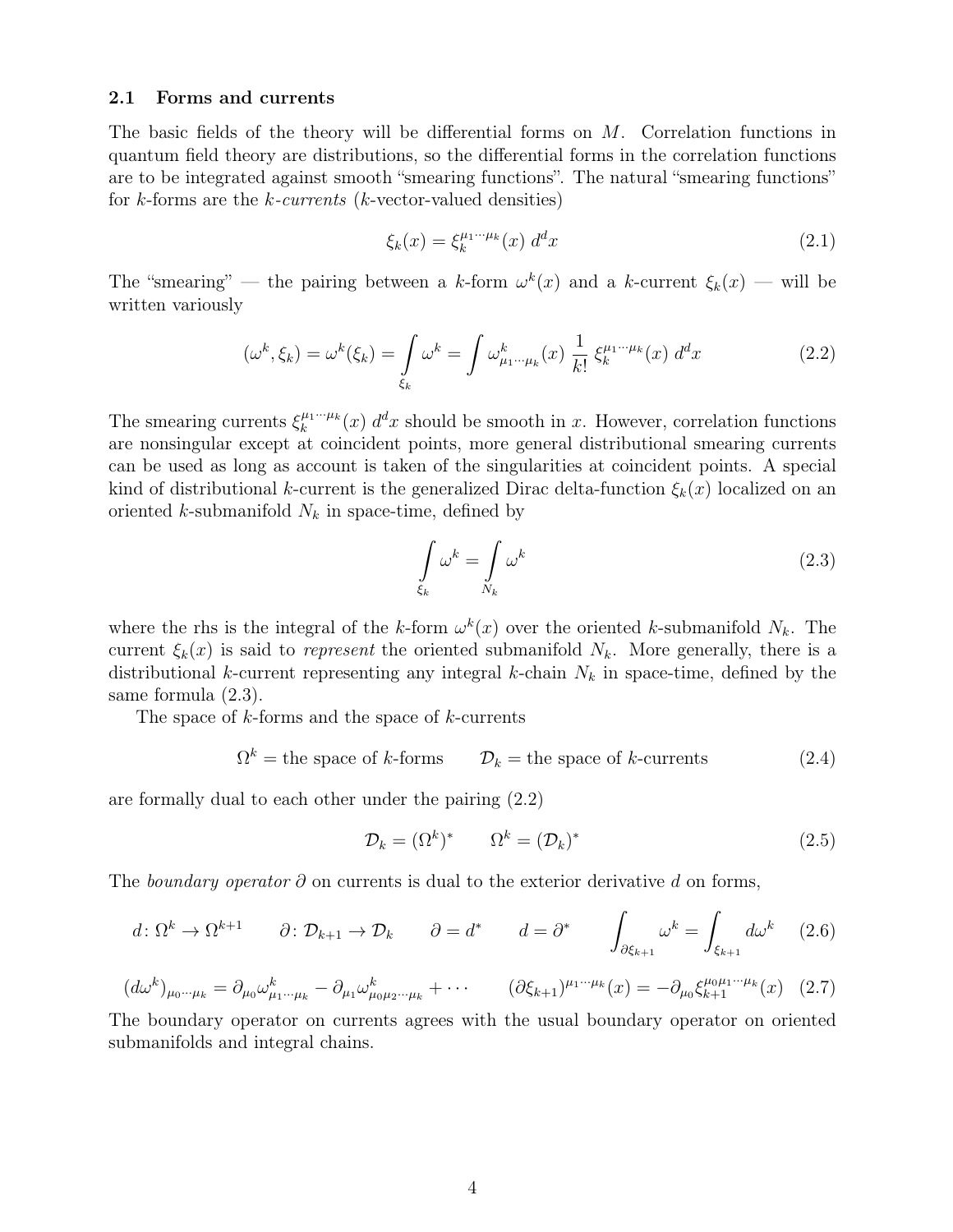### 2.2 The intersection form on currents

The orientation of  $M$  is expressed by two invariants (which are inverses of each other)

$$
\epsilon^{\mu_1 \cdots \mu_d} d^d x \qquad (d^d x)^{-1} \epsilon_{\mu_1 \cdots \mu_d} \tag{2.8}
$$

The latter gives the bilinear intersection form on currents

$$
I(\xi_k, \xi_{d-k}) = \int_M \frac{1}{k!(d-k)!} \xi_k^{\mu_1 \cdots \mu_k}(x) \xi_{d-k}^{\mu_{k+1} \cdots \mu_d}(x) \epsilon_{\mu_1 \cdots \mu_d} d^d x \tag{2.9}
$$

When  $\xi_k$  and  $\xi_{d-k}$  are distributional currents representing oriented submanifolds or integral chains in general position, i.e., such that the integral (2.9) makes sense, then  $I(\xi_k, \xi_{d-k})$  is the integer intersection number. The intersection form satisfies an integration by parts formula

$$
I(\partial \xi_k, \xi_{d-k+1}) = (-1)^k I(\xi_k, \partial \xi_{d-k+1})
$$
\n(2.10)

and a symmetry formula

$$
I(\xi_{d-k}, \xi_k) = (-1)^{k(d-k)} I(\xi_k, \xi_{d-k})
$$
\n(2.11)

### 2.3 Currents as axial forms, forms as axial currents

We are using the mathematical language in which  $k$ -forms are integrated over oriented  $k$ submanifolds which are represented by distributional k-currents. In physics usage, a 1 current  $\xi_1^{\mu}$  $\int_{1}^{\mu}(x) d^dx$  is integrated over a hypersurface (with a choice of normal direction) to give a flux. More generally, a k-current is integrated over a co-oriented  $(d-k)$ -submanifold  $N_{d-k}$  to give a generalized flux. The co-orientation is an orientation of the normal bundle of the submanifold. Co-oriented  $(d-k)$ -submanifolds are then represented by distributional k-forms.

Given an orientation of the space-time  $M$ , these two languages are exactly equivalent. The mathematical language seems simpler to apply in a general setting, so we assume an orientation and translate physics k-currents to  $(d-k)$ -forms.

Given an orientation of the space-time  $M$ , an co-orientation of a submanifold is equivalent to an orientation. So there is an equivalence between k-forms and  $(d-k)$ -currents, where the equivalence changes sign with a change of the space-time orientation. A  $(d-k)$ -form is an axial k-current.

Given an orientation of M, the integral of a k-current  $\xi_k(x)$  over a (co-)oriented  $(d-k)$ submanifold  $N_{d-k}$  is

$$
\int_{\xi_{d-k}} \xi_k(x) = I(\xi_k, \xi_{d-k})
$$
\n(2.12)

where  $\xi_{d-k}$  is the distributional  $(d-k)$ -current that represents the submanifold  $N_{d-k}$ . On the rhs, the distributional current  $\xi_k(x)$  is integrated against the smooth current  $\xi_{d-k}(x)$ . For example, suppose  $M = \mathbb{R}^d$  and  $N_{d-k}$  is the hyperplane spanned by  $x^{k+1}, \ldots, x^d$ . Then

$$
I(\xi_k, \xi_{d-k}) = \int \xi_k^{1,\dots,k}(x) dx^{k+1} \cdots dx^d
$$
 (2.13)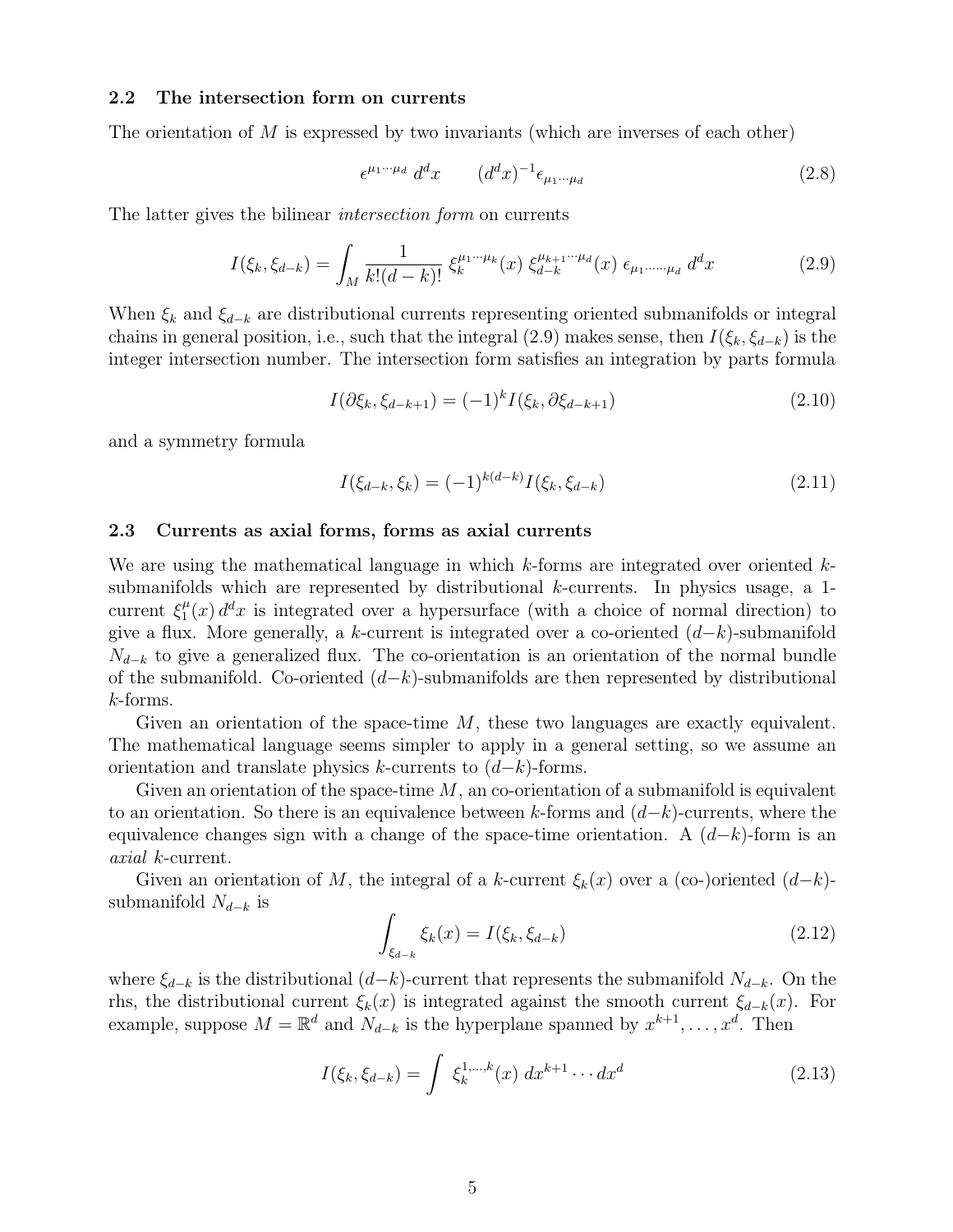which is indeed the integral of the  $(d-k)$ -current over the hyperplane.

Stokes theorem for currents has the form

$$
\int_{\xi_{d-k+1}} \operatorname{div} \xi_k = \int_{\partial \xi_{d-k+1}} \xi_k \qquad \operatorname{div} : \mathcal{D}_k \to \mathcal{D}_{k-1} \tag{2.14}
$$

which is

$$
I(\text{div}\,\xi_k,\xi_{d-k+1}) = I(\xi_k,\partial\xi_{d-k+1}) = (-1)^k I(\partial\xi_k,\xi_{d-k+1})
$$
\n(2.15)

therefore the divergence operator is

$$
\operatorname{div}\xi_k = (-1)^k \partial \xi_k \qquad (\operatorname{div}\xi_k)^{\mu_1 \cdots \mu_{k-1}}(x) = \partial_{\mu_k} \xi_k^{\mu_1 \cdots \mu_k}(x) \tag{2.16}
$$

The orientation-dependent equivalence between k-currents and  $(d-k)$ -forms is

$$
\varepsilon: \mathcal{D}_k \to \Omega^{d-k} \qquad \int_{\xi_{d-k}} \varepsilon \xi_k = \int_{\xi_{d-k}} \xi_k \qquad (\varepsilon \xi_k, \xi_{d-k}) = I(\xi_k, \xi_{d-k})
$$

$$
\varepsilon^{-1}: \Omega^{d-k} \to \mathcal{D}_k \qquad \int_{\xi_{d-k}} \omega^{d-k} = \int_{\xi_{d-k}} \varepsilon^{-1} \omega^{d-k} \qquad (\omega^{d-k}, \xi_{d-k}) = I(\varepsilon^{-1} \omega^{d-k}, \xi_{d-k},)
$$

$$
(\varepsilon \xi_k)_{\mu_{k+1} \cdots \mu_d}(x) = \frac{1}{k!} \xi_k^{\mu_1 \cdots \mu_k}(x) \epsilon_{\mu_1 \cdots \mu_d} \qquad (\varepsilon^{-1} \omega^{d-k})^{\mu_1 \cdots \mu_k}(x) d^d x = \frac{1}{k!} \omega_{\mu_{k+1} \cdots \mu_d}^{d-k}(x) \epsilon^{\mu_1 \cdots \mu_d} d^d x
$$
(2.17)

The divergence on currents is equivalent to the exterior derivative on forms

$$
\mathbf{div} = \epsilon^{-1} d\epsilon \tag{2.18}
$$

The symmetry formula becomes

$$
(\varepsilon \xi_k, \varepsilon^{-1} \omega^k) = (-1)^{k(d-k)} (\xi_k, \omega^k)
$$
\n(2.19)

#### 2.4 Conformally invariant differential operators

So far only the orientation of M has been used to construct the intersection form on currents and the equivalence between k-currents and  $(d-k)$ -forms.

Now the conformal structure The conformal structure has played no role to this point

Branson, Thomas and Gover, A. Rod, Conformally invariant operators, differential forms, cohomology and a generalisation of q-curvature, arXiv:math/0309085

 $\mathcal{E}^k =$  the space of k-forms

 $\mathcal{E}_k =$  the space of k-currents

 $\mathcal{C}^k = \text{the space of closed } k\text{-forms}$ 

$$
\mathcal{C}_k = (\mathcal{C}^k)^* = \mathcal{E}_k/\partial \mathcal{E}_{k+1}
$$

For  $k \leq n$ , there is a conformally invariant differential operator, formally self-adjoint,

$$
L_k: \mathcal{E}^k \to \mathcal{E}_k \qquad \text{order}(L_k) = d - 2k \tag{2.20}
$$

$$
L_k = \delta M_k d \tag{2.21}
$$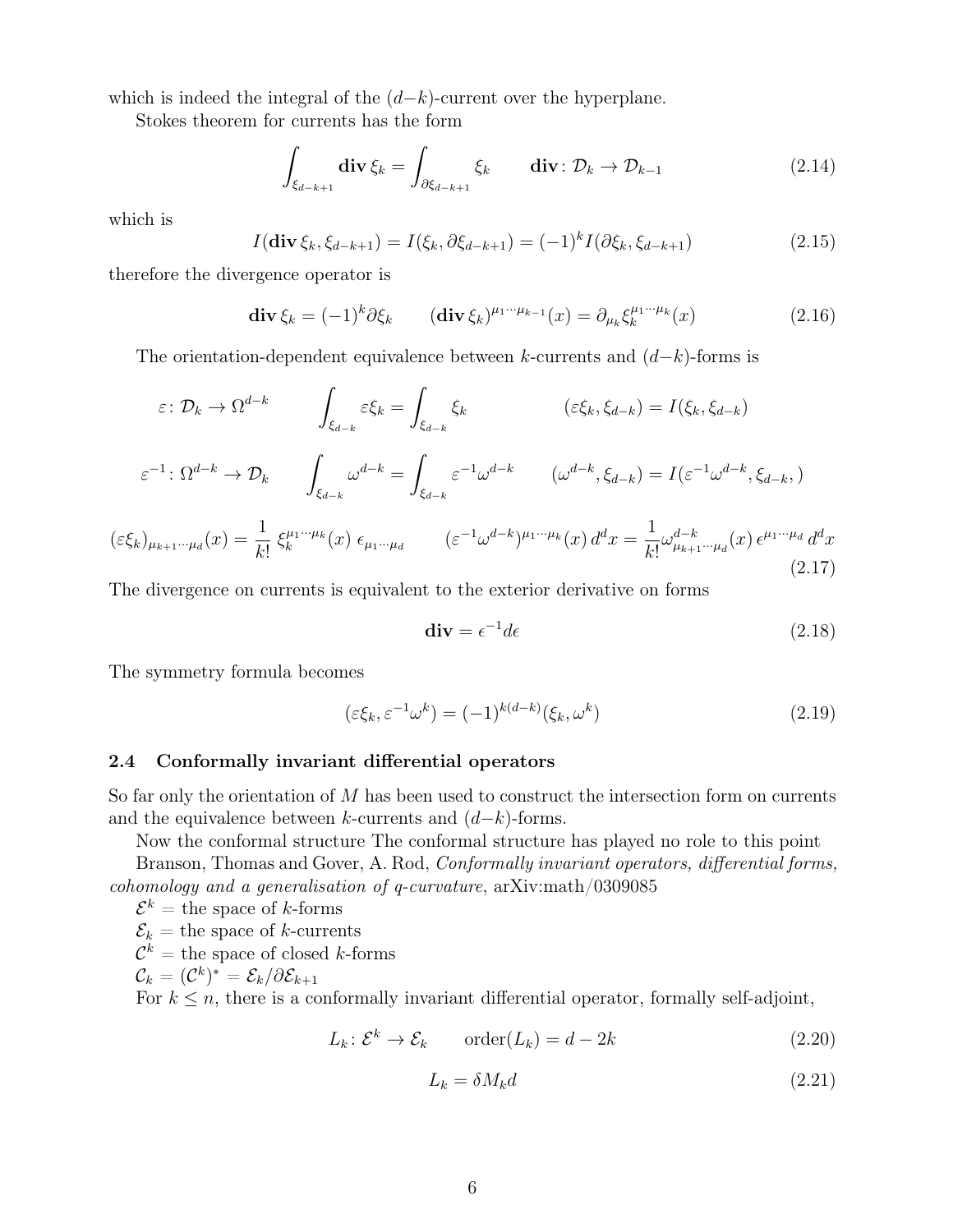where

$$
M_k: \mathcal{C}^k \to \mathcal{C}_k \tag{2.22}
$$

is conformally invariant.

There is an elliptic complex (the kth de Rham detour complex)

$$
\mathcal{E}^0 \xrightarrow{d} \cdots \xrightarrow{d} \mathcal{E}^{k-1} \xrightarrow{d} \mathcal{E}^k \xrightarrow{L_k} \mathcal{E}_k \xrightarrow{d} \mathcal{E}_{k-1} \cdots \xrightarrow{d} \mathcal{E}_0
$$
 (2.23)

 $H_L^k(M)$  is the cohomology in degree k. There is an injection  $H^k(M) \to H_L^k(M)$ .

### 3 The 1-form cft

1. Start with a 1-form field  $j(x)$  with canonical scaling dimension 1 and satisfying the equation of motion

$$
dj = 0 \tag{3.1}
$$

There is an associated dimensionless generalized charge (the winding number)

$$
Q^*(\xi_1) = \int_{\xi_1} j \qquad \dim(Q^*) = -1 + \dim(j) = 0 \tag{3.2}
$$

for every 1-cycle  $\xi_1$  in space-time (e.g., the 1-submanifolds without boundary). The charge  $Q^*(\xi_1)$  depends only on the homology class of  $\xi_1$  because  $dj = 0$ .

**2.** Construct (locally) the 0-form  $\phi(x)$  as the solution of

$$
d\phi = j \qquad \partial_{\mu}\phi(x) = j_{\mu}(x) \qquad \dim(\phi) = \dim(j) - 1 = 0 \tag{3.3}
$$

 $\phi(x)$  is determined by (3.3) up to a constant shift

$$
\phi(x) \to \phi(x) + a \tag{3.4}
$$

**3.** Impose the identification at each point  $x$ 

$$
\phi(x) \sim \phi(x) + 2\pi R \tag{3.5}
$$

4. Construct the dual  $(d-1)$ -form  $j^*(x)$ 

$$
j^*(x) = \Box^{n-1} i^{-1} * j \qquad j^*_{\mu_1 \cdots \mu_{d-1}}(x) = \Box^{n-1} i^{-1} \epsilon_{\mu_1 \cdots \mu_{d-1}}{}^\nu j_\nu(x) \qquad \dim(j^*) = \dim(j) + 2(n-1) = d-1
$$
\n(3.6)

5. Impose the second equation of motion

$$
dj^* = 0 \tag{3.7}
$$

This is equivalent to  $\Box^n \phi = 0$  because

$$
dj^* = 0 \iff 0 = i * dj^* = -\Box^{n-1} \partial^{\mu} j_{\mu} = \Box^n \phi \tag{3.8}
$$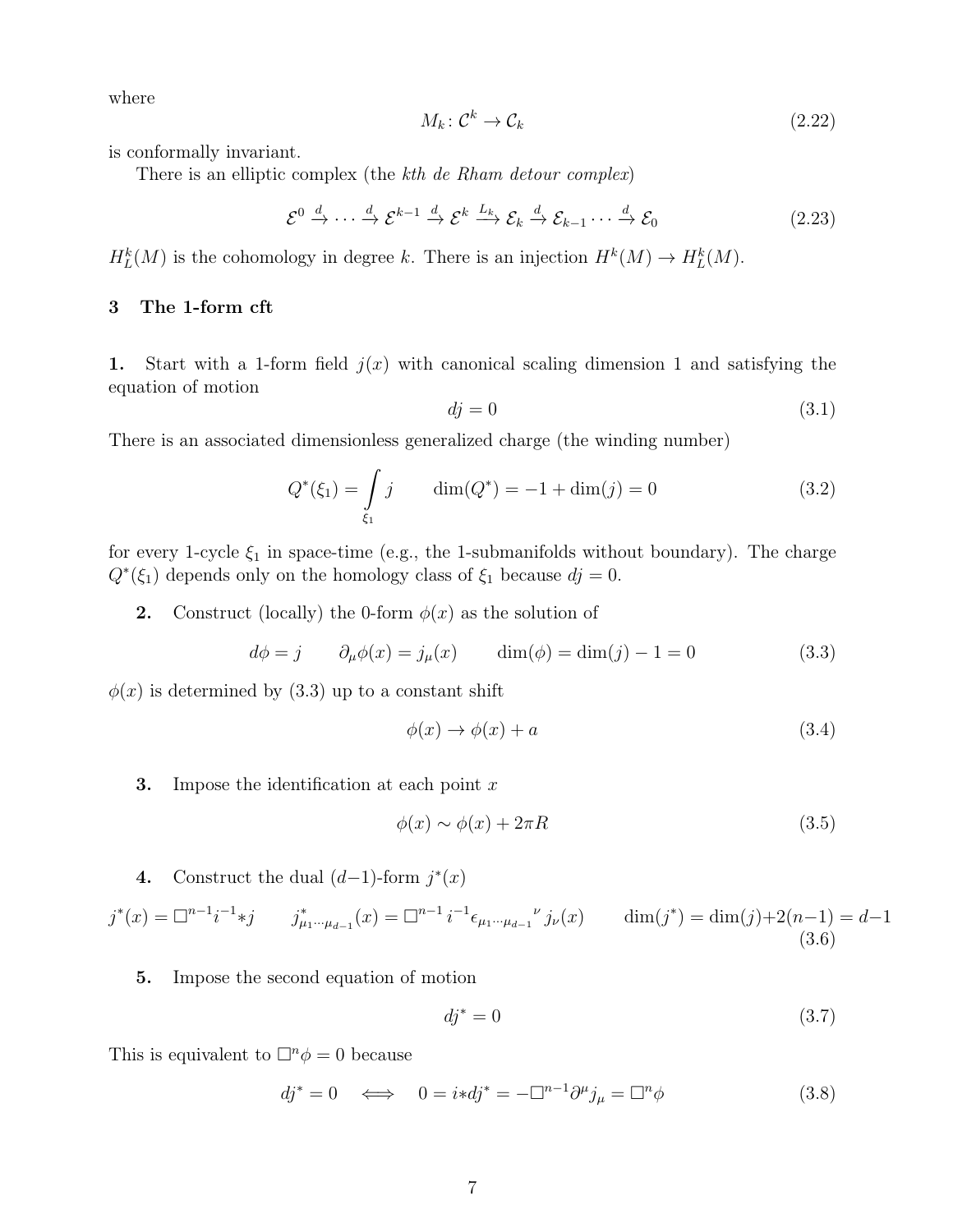There is an associated dimensionless charge

$$
Q(\xi_{d-1}) = \int\limits_{\xi_{d-1}} j^* \qquad \dim(Q) = -(d-1) + \dim(j^*) = 0 \tag{3.9}
$$

for every  $(d-1)$ –cycle  $\xi_{d-1}$  in space-time (e.g., the  $(d-1)$ -submanifolds without boundary). The charge  $Q(\xi_{d-1})$  depends only on the homology class of  $\xi_{d-1}$  because  $dj^* = 0$ .

**6.** Construct a  $(d-2)$ -form  $\phi^*(x)$  locally by integrating j<sup>\*</sup>

$$
d\phi^* = j^* \qquad \dim(\phi^*) = \dim(j^*) - 1 = d - 2 \tag{3.10}
$$

where  $\phi^*(x)$  is defined up to  $(d-3)$ -form gauge transformations  $a^*(x)$ 

$$
\phi^* \to \phi^* + da^* \tag{3.11}
$$

Note that all of the forms  $j, \phi, j^*, \phi^*$  have canonical scaling dimensions.

7. Construct the free quantum theory by writing the Schwinger-Dyson equations for the 2-point correlation functions  $\langle j^*(x) \phi(x') \rangle$  and  $\langle \phi^*(x) j(x') \rangle$ . This is done in the following sections. The S-D equation for  $\langle j^*(x) \phi(x') \rangle$  is

$$
\langle iQ(\partial \xi_d) \int_{\xi_0} \phi \rangle = I(\xi_d, \xi_0) \tag{3.12}
$$

The S-D equation for  $\langle \phi^*(x) j(x') \rangle$  is

$$
\langle iQ^*(\partial \xi_2) \int_{\xi_{d-2}} \phi^* \rangle = I(\xi_{d-2}, \xi_2)
$$
\n(3.13)

In (3.12),  $\xi_d$  is an arbitrary d-chain (e.g. a d-submanifold) whose boundary is the  $(d-1)$ cycle  $\partial \xi_d$ , and  $\xi_0$  is a 0-cycle (a sum of points with integer coefficients). In (3.13),  $\xi_2$  is a 2-chain (e.g. a 2-submanifold) with boundary the 1-cycle  $\partial \xi_2$ , and  $\xi_{d-2}$  is a  $(d-2)$ -cycle. In both (3.12) and (3.13),  $I(\xi_{d-k}, \xi_k)$  is the intersection number.

8. The S-D equation (3.12) says that the charge  $Q(\partial \xi_d)$  generates the shift of  $\int_{\xi_0} \phi$  when  $\xi_d$  intersects  $\xi_0$ . For example, take  $\xi_d$  to be a ball in space-time, so  $\partial \xi_{d-1}$  is the boundary  $(d-1)$ -sphere. Take  $\xi_0$  to be the Dirac delta-function  $\delta_{x'}$  concentrated at a point x' inside the ball  $\xi_d$ . Then  $I(\xi_d, \xi_0) = 1$  and  $(3.12)$  becomes

$$
\langle iQ(\partial \xi_d) \phi(x') \rangle = 1 \tag{3.14}
$$

In the radial quantization around the center of the ball, this becomes the operator equation

$$
[iQ(\partial \xi_d), \phi(x')] = 1 \tag{3.15}
$$

which is to say that the charge operator  $Q(\partial \xi_d)$  generates the shift of  $\phi(x')$ 

$$
e^{iaQ(\partial \xi_d)}\phi(x')e^{-iaQ(\partial \xi_d)} = \phi(x') + a \tag{3.16}
$$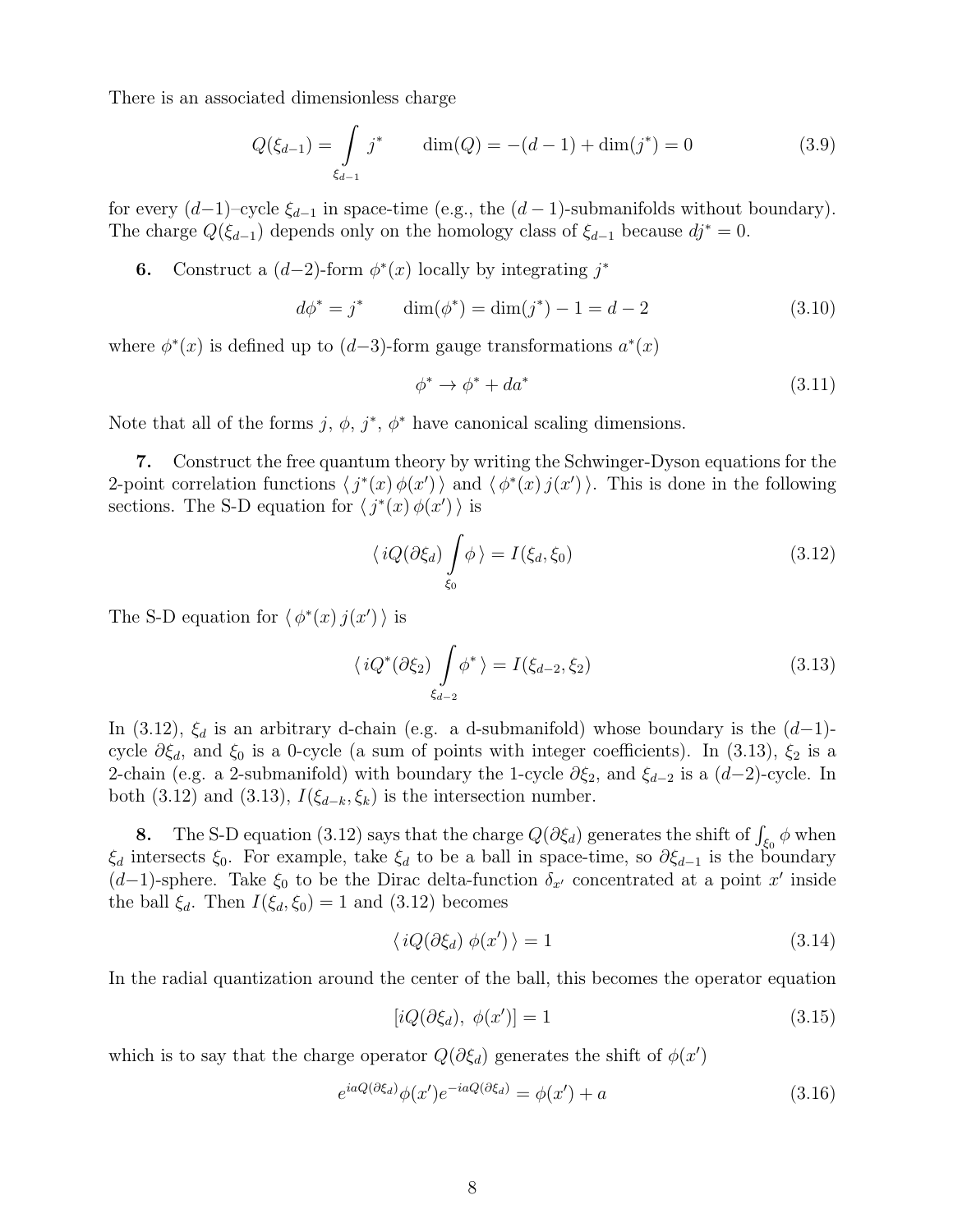**9.** The second S-D equation (3.13) says that the generalized charge  $Q^*(\partial \xi_2)$  generates the shift of  $\int_{\xi_{d-2}} \phi^*$  when  $\xi_{d-2}$  intersects  $\xi_2$ , which is to say when the 1-cycle  $\partial \xi_2$  links  $\xi_{d-2}$ . For example, take  $\xi_2$  to be a disk so  $\partial \xi_2$  is the boundary circle. The extended charge  $Q^*(\partial \xi_2)$ measures the winding of  $\phi(x)$  around the circle  $\partial \xi_2$ .

10.  $\phi(x)$  is dimensionless, so we can exponentiate it to construct the vertex operators

$$
V_p(x) = e^{ip\phi(x)}\tag{3.17}
$$

The S-D equation (3.12) implies the operator product formula

$$
Q(\partial \xi_d) V_p(x) = pV_p(x) \tag{3.18}
$$

when x is inside  $\partial \xi_d$ . So  $V_p(x)$  carries charge  $Q = p$ .

11.  $\int_{\xi_{d-2}} \phi^*$  is dimensionless, so we can exponentiate it to construct the dual generalized vertex operators

$$
V_{p^*}(\xi_{d-2}) = e^{ip^* \int_{\xi_{d-2}} \phi^*}
$$
\n(3.19)

which live on  $(d-2)$ -cycles  $\xi_{d-2}$ . The S-D equation (3.13) implies the operator product formula

$$
Q^*(\partial \xi_2) V_{p^*}(\xi_{d-2}) = p^* V_{p^*}(\xi_{d-2})
$$
\n(3.20)

when  $\partial \xi_2$  has linking number 1 with  $\xi_{d-2}$ . So  $V_{p^*}(\xi_{d-2})$  carries generalized charge  $Q^* = p^*$ .

We construct  $\phi(x')$  in the presence of a dual vertex operator  $V_{p^*}(\xi_{d-2})$  by integrating the 1-form  $j$  along a path to  $x'$  from some base-point  $x$ 

$$
\phi(x) V_{p^*}(\xi_{d-2}) = \int_x^{x'} j V_{p^*}(\xi_{d-2})
$$
\n(3.21)

so  $\phi(x)$  is multi-valued around any loop  $\partial \xi_2$  that links with  $\xi_{d-2}$ , shifting around the loop by

$$
\int_{\partial \xi_2} j \ V_{p^*}(\xi_{d-2}) = Q^*(\partial \xi_2) \ V_{p^*}(\xi_{d-2}) = p^* V_{p^*}(\xi_{d-2}) \tag{3.22}
$$

The integral of  $j = d\phi$  around a 1-cycle must be  $2\pi R$  times an integer winding number, so

$$
p^* = 2\pi Rm^* \qquad m^* \in \mathbb{Z} \quad \text{(the winding number)} \tag{3.23}
$$

12. The product  $V_{p^*}(\xi_{d-2}) V_p(x')$  should be single-valued. If we move x' around a loop  $\partial \xi_2$  that links  $\xi_{d-2}$ , we pick up a factor which can be evaluated using the S-D equation (3.12)

$$
e^{\langle ip^* \int_{\partial \xi_2} j \, ip\phi(x')\rangle} = e^{ip^*pI(\xi_2, \delta_{x'})} = e^{ip^*p} \tag{3.24}
$$

so we get the Dirac quantization condition

$$
p^*p \in 2\pi \mathbb{Z} \tag{3.25}
$$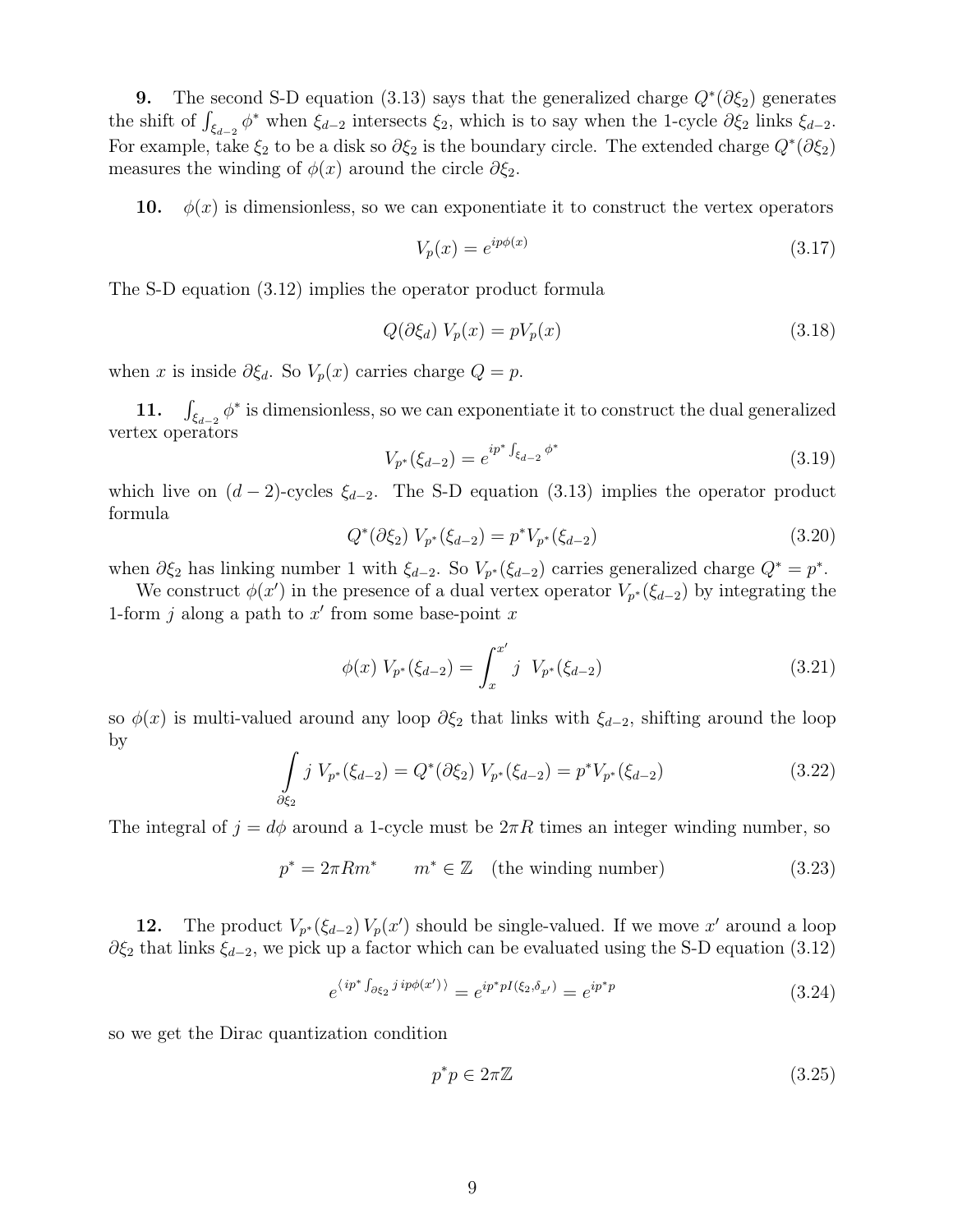Since  $p^* = 2\pi Rm^*$ , the charges of the  $V_p(x)$  must lie in the dual lattice

$$
p = mR^{-1} \qquad m \in \mathbb{Z} \tag{3.26}
$$

13. The general class of gauge-invariant observables is formed by operator products of the vertex operators and dual vertex operators.

14. It remains to write the stress-energy tensor  $T_{\mu\nu}(x)$  in terms of  $j(x)$  and  $j^*(x)$  and derive the conformal properties of the vertex operators and the dual vertex operators

**15.** The partition function on a general space-time manifold M must include a sum over charge sectors  $Q(\xi_{d-1}) = m(\xi_{d-1})/R$  associated to each  $(d-1)$ -homology class  $[\xi_{d-1}]$  in M, and a sum over dual charge sectors  $Q^*(\xi_1) = m^*(\xi_1)R$  associated to each 1-homology class  $[\xi_1]$  in M.

16. Everything about the construction of the theory from j is manifestly conformal invariance except equation (3.6) for  $j^*(x)$ . Counting powers of the metric  $g_{\mu\nu}$ ,  $\square \sim g^{-1}$ and \* acting on 1-forms goes as  $g^{n-1}$ , so  $j^* \sim g^0$ . Thus Weyl invariance of the theory is given by the existence of a Weyl-invariant covariant operator  $(\Box^{n-1}i^{-1}*)_{\text{cov}}$  from 1-forms to  $(d-1)$ -forms which is equal to  $\square^{n-1}i^{-1}$ \* in flat space-time.

- 3.1 Forms and charges
- 3.2 Ward identities
- 3.3 Vertex operators

### $4$  The 1-form cft on  $S^d$

In the following sections we derive the smeared Schwinger-Dyson equation (3.12) for  $\langle j^*(x) \phi(x') \rangle$ ,

$$
\langle i \int_{\partial \xi_d} j^* \int_{\xi_0} \phi \rangle = I(\xi_d, \xi_0) \tag{4.1}
$$

and S-D equation (3.13) for  $\langle j(x) \phi^*(x') \rangle$ ,

$$
\langle i \int_{\partial \xi_2} j \int_{\xi_{d-2}} \phi^* \rangle = I(\xi_{d-2}, \xi_2) \qquad \partial \xi_{d-2} = 0 \tag{4.2}
$$

These equations are to hold for arbitrary smooth smearing currents, so they are equivalent to differential equations on the unsmeared 2-point functions, which is the usual form for the Schwinger-Dyson equations. Actually, we will derive the differential equations, then smear with currents to get  $(4.1)$  and  $(4.2)$ . These differential equations determine the 2-point functions completely on euclidean space-time, and therefore determine the free quantum theory completely. The S-D equations are independent of the space-time metric, so they define the quantum field theory on any space-time manifold.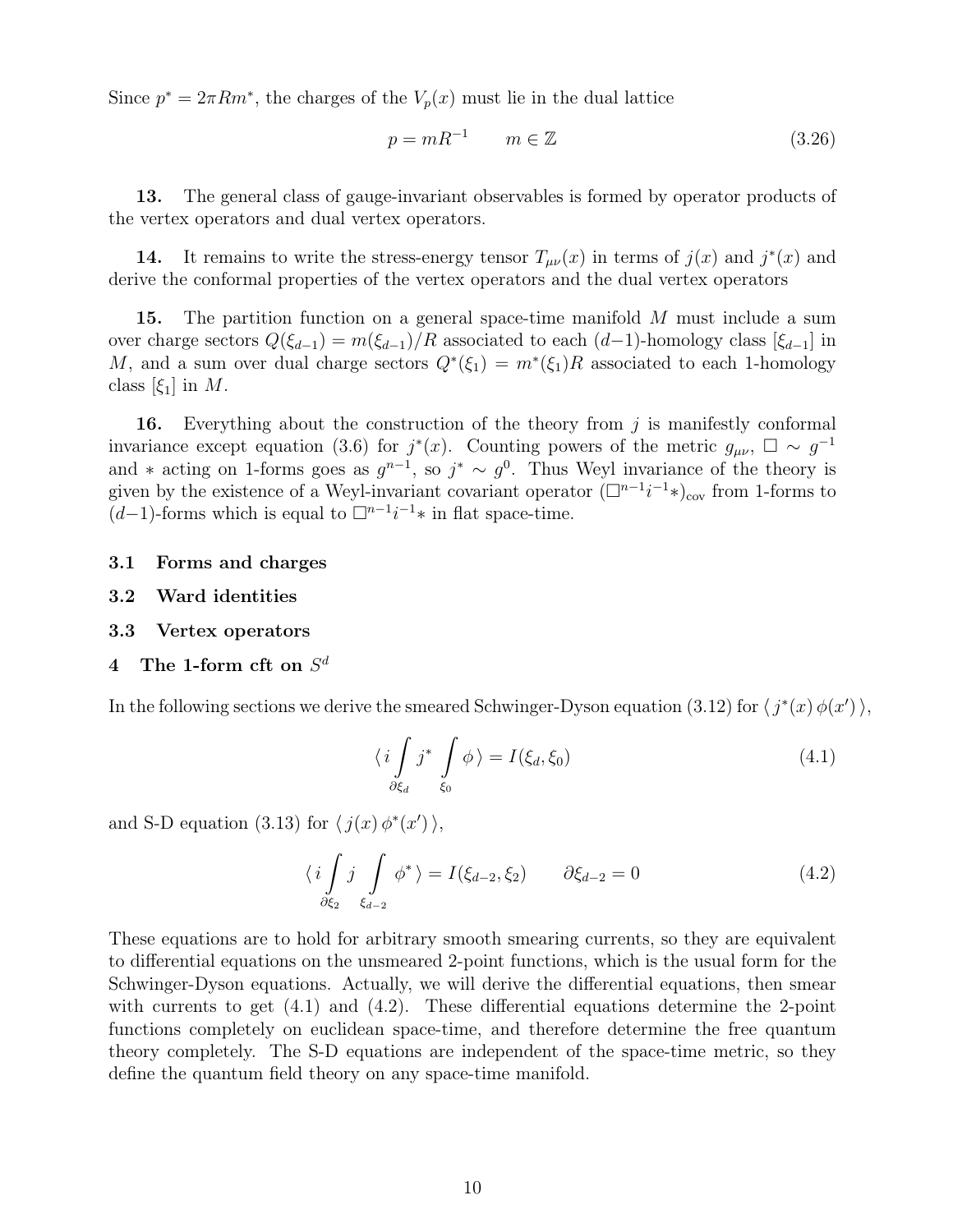### 4.1 2-point functions

### The Schwinger-Dyson equation for  $\langle j^*(x)\phi(x')\rangle$

Euclidean symmetry determines  $\langle j^*(x)\phi(x')\rangle$  up to normalization,

$$
\langle j_{\mu_1\cdots\mu_{d-1}}^*(x)\,\phi(x')\,\rangle = \int \frac{d^d p}{(2\pi)^d} \, \frac{e^{ip(x-x')}}{p^2} \,\epsilon_{\mu_1\cdots\mu_{d-1}\sigma} \, p^{\sigma} \tag{4.3}
$$

Calculate

$$
\langle \partial_1 j_{2\cdots d}^*(x) \phi(x') \rangle = \int \frac{d^d p}{(2\pi)^d} \frac{e^{ip(x-x')}}{p^2} i p_1 \epsilon_{2\cdots d1} p^1 = \int \frac{d^d p}{(2\pi)^d} \frac{e^{ip(x-x')}}{p^2} \left( -i \epsilon_{12\cdots d} \right) p_1^2 \tag{4.4}
$$

so

$$
\langle d\mathbf{j}_{\mu_1\cdots\mu_d}^*(x)\,\phi(x')\,\rangle = \int \frac{d^d p}{(2\pi)^d} \,\frac{e^{ip(x-x')}}{p^2} \left(-i\epsilon_{\mu_1\cdots\mu_d}\right) p^2 \tag{4.5}
$$

giving the S-D equation

$$
\langle idj_{\mu_1\cdots\mu_d}^*(x)\,\phi(x')\,\rangle = \delta^d(x-x')\epsilon_{\mu_1\cdots\mu_d} \tag{4.6}
$$

We can write (4.6)

$$
\langle i * dj^*(x) \phi(x') \rangle = \delta^d(x - x')
$$

which agrees with (1.3) since  $i * d j^* = \Box^n \phi$ . Thus the normalization of (4.3) is correct.

Smear the S-D equation (4.6) against a d-current  $\xi_d(x)$  and a 0-current  $\xi_0(x')$  to get

$$
\langle i \int_{\xi_d} dj^* \int_{\xi_0} \phi \rangle = I(\xi_d, \xi_0)
$$
\n(4.7)

or, equivalently,

$$
\langle i \int_{\partial \xi_d} j^* \int_{\xi_0} \phi \rangle = I(\xi_d, \xi_0)
$$
\n(4.8)

which is  $(4.1)$ , the first of the two smeared S-D equations to be derived.

The 2-point function  $\langle \phi^*(x) j(x') \rangle$ 

Euclidean symmetry implies, up to normalization,

$$
\langle \phi_{\mu_1 \cdots \mu_{d-2}}^*(x) j_{\nu}(x') \rangle = \int \frac{d^d p}{(2\pi)^d} \, \frac{e^{ip(x-x')}}{p^2} \, \epsilon_{\mu_1 \cdots \mu_{d-2}\nu\sigma} \left(-p^{\sigma}\right) \tag{4.9}
$$

To check the normalization, evaluate

$$
\langle d\phi_{\mu_1\cdots\mu_{d-1}}^*(x)j_{\nu}(x')\rangle = \langle \partial_{\mu_1}\phi_{\mu_2\cdots\mu_{d-1}}^*(x)j_{\nu}(x')\rangle - \langle \partial_{\mu_2}\phi_{\mu_1\mu_3\cdots\mu_{d-1}}^*(x)j_{\nu}(x')\rangle + \cdots + \langle \partial_{\mu_{d-1}}\phi_{\mu_1\cdots\mu_{d-2}}^*(x)j_{\nu}(x')\rangle
$$
  
= 
$$
\int \frac{d^dp}{(2\pi)^d} \frac{e^{ip(x-x')}}{p^2} i \left[p_{\mu_1}\epsilon_{\mu_2\cdots\mu_{d-1}\nu\sigma} - p_{\mu_2}\epsilon_{\mu_1\mu_3\cdots\mu_{d-1}\nu\sigma} + \cdots + p_{\mu_{d-1}}\epsilon_{\mu_1\cdots\mu_{d-2}\nu\sigma}\right] (-p^{\sigma})
$$

Now derive the identity

 $p_{\mu_1} \epsilon_{\mu_2 \cdots \mu_{d-1} \nu \sigma} - p_{\mu_2} \epsilon_{\mu_1 \mu_3 \cdots \mu_{d-1} \nu \sigma} + \cdots + p_{\mu_{d-1}} \epsilon_{\mu_1 \cdots \mu_{d-2} \nu \sigma} = \epsilon_{\mu_1 \cdots \mu_{d-1} \sigma} p_{\nu} - \epsilon_{\mu_1 \cdots \mu_{d-1} \nu} p_{\sigma}$  (4.10)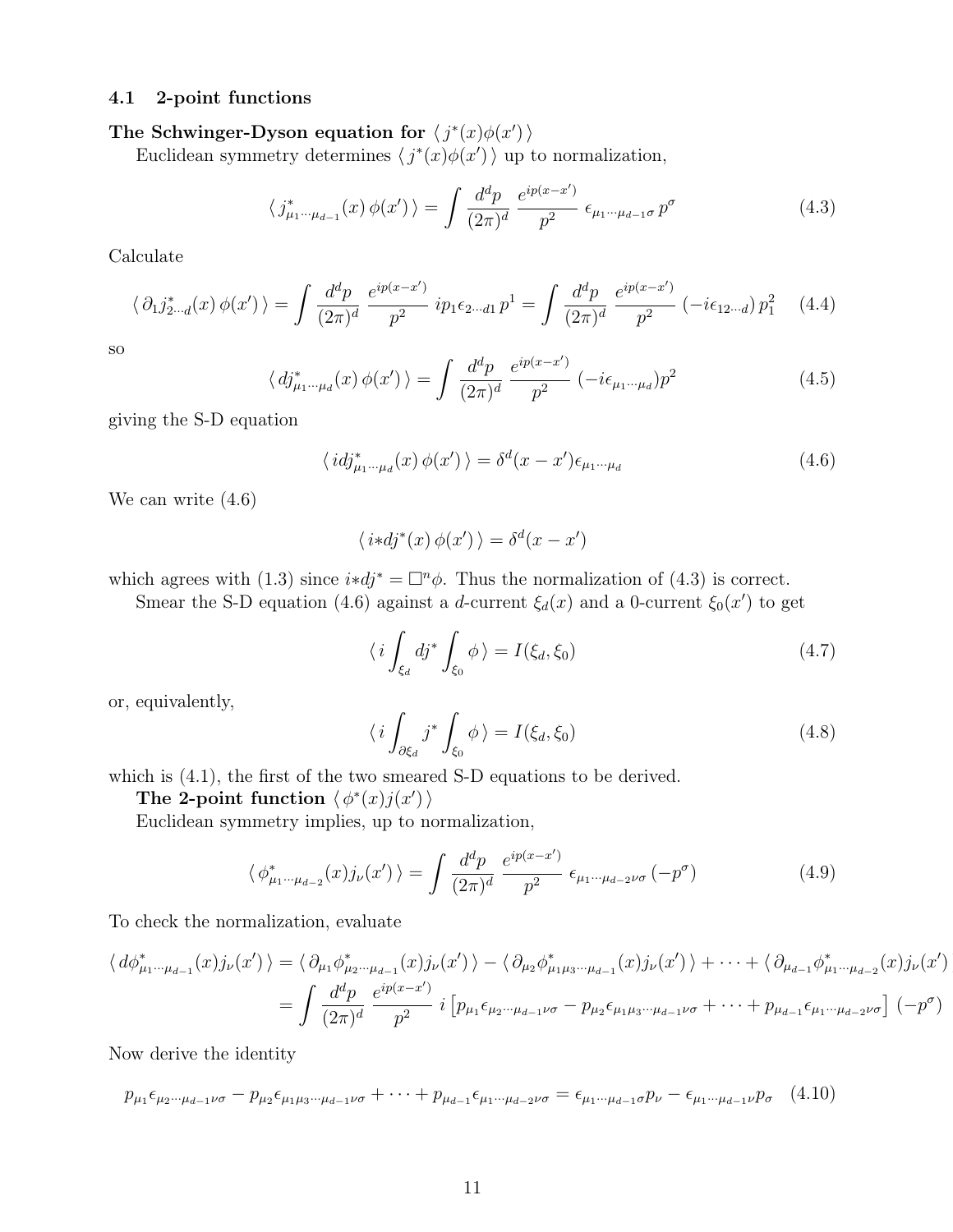by contracting both sides with  $\frac{1}{(d-1)!}e^{\mu_1 \cdots \mu_{d-1} \sigma'}$  because both sides are completely antisymmetric in  $\mu_1 \cdots \mu_{d-1}$ 

$$
(\delta_{\nu}^{\mu_1} \delta_{\sigma}^{\sigma'} - \delta_{\sigma}^{\mu_1} \delta_{\nu}^{\sigma'}) p_{\mu_1} = \delta_{\sigma}^{\sigma'} p_{\nu} - \delta_{\nu}^{\sigma'} p_{\sigma}
$$
\n(4.11)

Substitute the identity  $(4.10)$  in  $(?)$  to get

$$
\langle d\phi_{\mu_1\cdots\mu_{d-1}}^*(x)j_{\nu}(x')\rangle = \int \frac{d^d p}{(2\pi)^d} \frac{e^{ip(x-x')}}{p^2} i^{-1} \left(\epsilon_{\mu_1\cdots\mu_{d-1}\sigma} p^{\sigma} p_{\nu} - \epsilon_{\mu_1\cdots\mu_{d-1}\nu} p^2\right)
$$
(4.12)

Now use (4.3) to calculate

$$
\langle j_{\mu_1\cdots\mu_{d-1}}^*(x) d\phi_\nu(x') \rangle = \int \frac{d^d p}{(2\pi)^d} \frac{e^{ip(x-x')}}{p^2} i^{-1} \epsilon_{\mu_1\cdots\mu_{d-1}\sigma} p^\sigma p_\nu \tag{4.13}
$$

which differs from (4.12) only by a contact term

$$
\langle j_{\mu_1 \cdots \mu_{d-1}}^*(x) d\phi_\nu(x') \rangle - \langle d\phi_{\mu_1 \cdots \mu_{d-1}}^*(x) j_\nu(x') \rangle = i^{-1} \epsilon_{\mu_1 \cdots \mu_{d-1} \nu} \delta^d(x - x')
$$
(4.14)

so the normalization of (4.9) is correct. It gives the correct 2-point function away from coincident points.

We see from (4.14) that we cannot have both of

$$
\langle j^*(x) j(x') \rangle = \langle d\phi^*(x) j(x') \rangle \qquad \langle j^*(x) j(x') \rangle = \langle j^*(x) d\phi(x') \rangle \qquad (4.15)
$$

There is an unavoidable contact term ambiguity in  $\langle j^*(x) j(x') \rangle$ . Smearing (4.14) against currents gives

$$
\langle i \int_{\xi_{d-1}} j^* \int_{\xi_1} d\phi \rangle - \langle i \int_{\xi_{d-1}} d\phi^* \int_{\xi_1} j \rangle = I(\xi_{d-1}, \xi_1)
$$
\n(4.16)

which should have an interpretation as the chiral anomaly.

### The Schwinger-Dyson equation for  $\langle \phi^*(x) j(x') \rangle$

The equation of motion  $dj = 0$  implies that  $\langle \phi^*(x)dj(x')\rangle$  vanishes up to a contact term, which is the Schwinger-Dyson equation for  $\langle \phi^*(x) j(x') \rangle$ . However, equation (4.9) for  $\langle \phi^*(x) j(x') \rangle$  gives

$$
\langle \phi_{\mu_1 \cdots \mu_{d-2}}^*(x) d j_{\nu_1 \nu_2}(x') \rangle = \int \frac{d^d p}{(2\pi)^d} \frac{e^{ip(x-x')}}{p^2} i^{-1} \left[ \epsilon_{\mu_1 \cdots \mu_{d-2} \nu_1 \sigma} p_{\nu_2} \right] - (\nu_1 \leftrightarrow \nu_2) \right] p^{\sigma} \quad (4.17)
$$

which is not a pure contact term. However, because of the gauge symmetry  $\phi^* \to \phi^* + da^*$ , we should only expect a contact term up to a gauge transformation. Re-write the identity (4.10)

$$
\epsilon_{\mu_1\cdots\mu_{d-2}\nu_1\sigma}p_{\nu_2} = \epsilon_{\mu_1\cdots\mu_{d-2}\nu_1\nu_2}p_{\sigma} + + (p_{\mu_1}\epsilon_{\mu_2\cdots\mu_{d-2}\nu_1\nu_2\sigma} - p_{\mu_2}\epsilon_{\mu_1\mu_3\cdots\mu_{d-2}\nu_1\nu_2\sigma} + \cdots - p_{\mu_{d-2}}\epsilon_{\mu_1\cdots\mu_{d-3}\nu_1\nu_2\sigma} + p_{\nu_1}\epsilon_{\mu_1\cdots\mu_{d-2}\nu_2\sigma})
$$

or

$$
\epsilon_{\mu_1\cdots\mu_{d-2}\nu_1\sigma} p_{\nu_2} - (\nu_1 \leftrightarrow \nu_2) = \epsilon_{\mu_1\cdots\mu_{d-2}\nu_1\nu_2} p_{\sigma} + (p_{\mu_1}\epsilon_{\mu_2\cdots\mu_{d-2}\nu_1\nu_2\sigma} - p_{\mu_2}\epsilon_{\mu_1\mu_3\cdots\mu_{d-2}\nu_1\nu_2\sigma} + \cdots - p_{\mu_{d-2}}\epsilon_{\mu_1\cdots\mu_{d-3}\nu_1\nu_2\sigma})
$$
\n(4.18)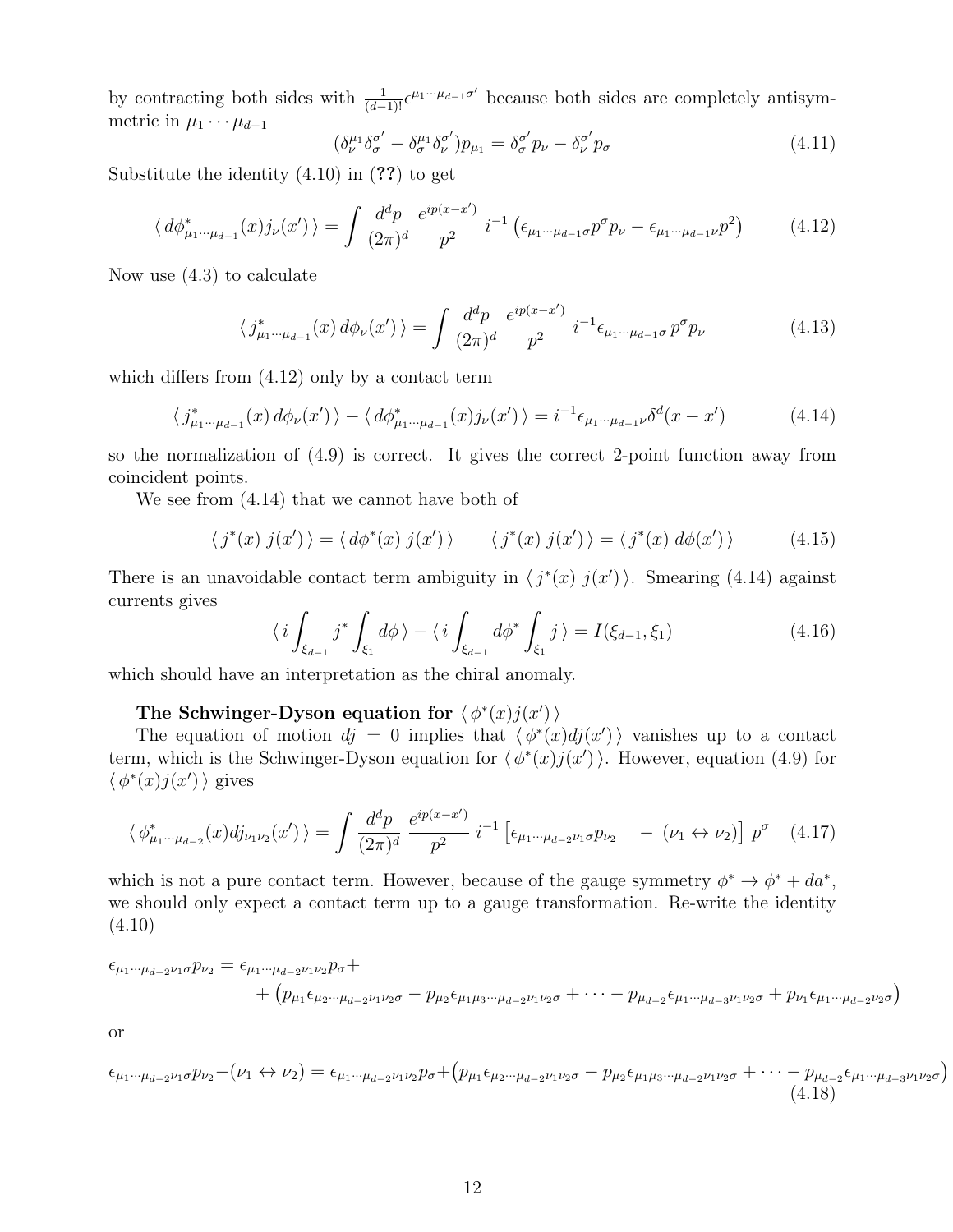Substitute in the Schwinger-Dyson equation (4.17) to get

$$
\langle \phi_{\mu_1 \cdots \mu_{d-2}}^*(x) d_{\nu_1 \nu_2}(x') \rangle = i^{-1} \epsilon_{\mu_1 \cdots \mu_{d-2} \nu_1 \nu_2} \delta^d(x - x')
$$
  
+ 
$$
\int \frac{d^d p}{(2\pi)^d} \frac{e^{ip(x - x')}}{p^2} i^{-1} \left( p_{\mu_1} \epsilon_{\mu_2 \cdots \mu_{d-2} \nu_1 \nu_2 \sigma} - p_{\mu_2} \epsilon_{\mu_1 \mu_3 \cdots \mu_{d-2} \nu_1 \nu_2 \sigma} + \cdots - p_{\mu_{d-2}} \epsilon_{\mu_1 \cdots \mu_{d-3} \nu_1 \nu_2 \sigma} \right) p^{\sigma}
$$
(4.19)

which we can write as a contact term plus a gauge term,

$$
\langle \phi_{\mu_1 \cdots \mu_{d-2}}^*(x) d j_{\nu_1 \nu_2}(x') \rangle = i^{-1} \epsilon_{\mu_1 \cdots \mu_{d-2} \nu_1 \nu_2} \delta^d(x - x') + \langle d a_{\mu_1 \cdots \mu_{d-2}}^*(x) d j_{\nu_1 \nu_2}(x') \rangle \tag{4.20}
$$

with

$$
\langle a_{\mu_2\cdots\mu_{d-2}}^*(x)dj_{\nu_1\nu_2}(x')\rangle = \int \frac{d^dp}{(2\pi)^d} \, \frac{e^{ip(x-x')}}{p^2} \, \epsilon_{\mu_2\cdots\mu_{d-2}\nu_1\nu_2\sigma} \, (-p^\sigma) \tag{4.21}
$$

Smeared against currents, this is

$$
\langle i \int_{\xi_{d-2}} \phi^* \int_{\partial \xi_2} j \rangle = I(\xi_{d-2}, \xi_2) + \langle i \int_{\partial \xi_{d-2}} a^* \int_{\xi_2} dj \rangle \tag{4.22}
$$

Taking  $\xi_{d-2}$  to be a  $(d-2)$ -cycle, we get the gauge-invariant equation

$$
\langle i \int_{\xi_{d-2}} \phi^* \int_{\partial \xi_2} j \rangle = I(\xi_{d-2}, \xi_2) \qquad \partial \xi_{d-2} = 0 \tag{4.23}
$$

which is the second Schwinger-Dyson equation  $(4.2)$  that was to be derived.

### 4.2 Conformal invariance

### 4.3 Ward identities

### 5 Generalization to the free  $k$ -form cft

There is an immediate generalization to a free conformal k-form,  $1 \leq k \leq n$ :

- 1. Start with a k-form field  $j(x)$  of scaling dimension k satisfying the equation of motion  $dj = 0.$
- 2. The generalized charges  $Q^*(\xi_k) = \int_{\xi_k} j$  live on k-cycles.
- 3. Integrate  $j = d\phi$  to get a  $(k-1)$ -form  $\phi$  defined up to  $(k-2)$ -form gauge transformations  $\phi \rightarrow \phi + da$ .
- 4. Impose the identifications, for all  $\xi_{k-1}$ ,

$$
\int\limits_{\xi_{k-1}} \phi \sim \int\limits_{\xi_{k-1}} \phi + 2\pi R \tag{5.1}
$$

5. Construct the dual  $(d-k)$ -form  $j^* = \Box^{n-k} i^{-1} * j$  (which presumably can be made covariant and Weyl invariant).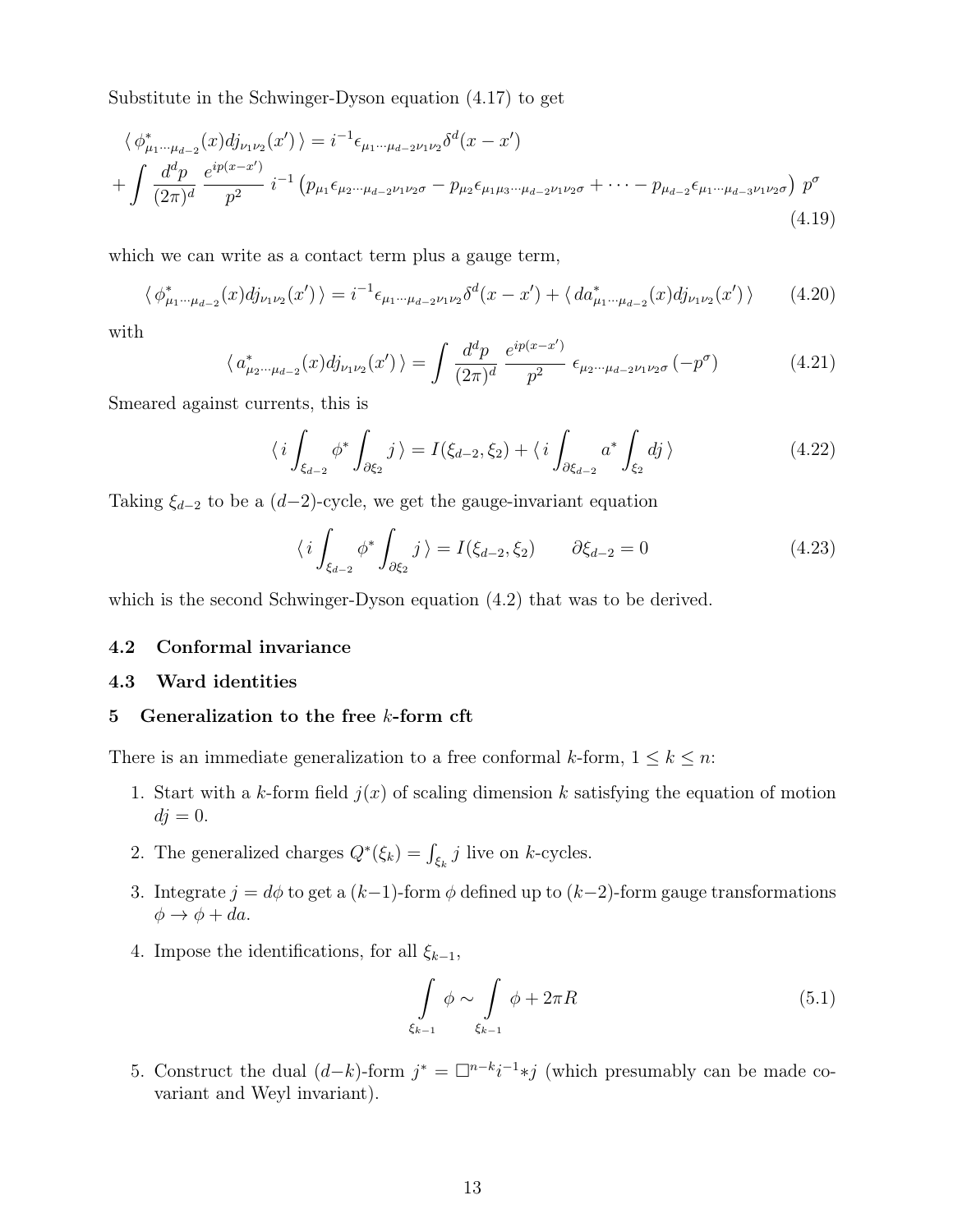- 6. Impose the second equation of motion  $dj^* = 0$ .
- 7. The generalized charges  $Q(\xi_{d-k}) = \int_{\xi_{d-k}} j^*$  live on  $(d-k)$ -cycles.
- 8. Integrate  $j^* = d\phi^*$  to get a  $(d-k-1)$ -form  $\phi^*$  defined up to  $(d-k-2)$ -form gauge transformations  $\phi^* \to \phi^* + da^*$ .
- 9. Write Schwinger-Dyson equations

$$
\langle iQ(\partial \xi_{d-k+1}) \int_{\xi_{k-1}} \phi \rangle = I(\xi_{d-k+1}, \xi_{k-1}) \qquad \langle iQ^*(\partial \xi_{k+1}) \int_{\xi_{d-k-1}} \phi^* \rangle = I(\xi_{d-k-1}, \xi_{k+1})
$$
\n(5.2)

for arbitrary cycles  $\xi_{k-1}$  and  $\xi_{d-k-1}$  and arbitrary boundaries  $\partial \xi_{d-k+1}$  and  $\partial \xi_{k+1}$ .

- 10. The vertex operator  $V_p(\xi_{k-1}) = e^{ip\int_{\xi_{k-1}} \phi}$  lives on  $(k-1)$ -cycles  $\xi_{k-1}$ . It has generalized charge  $Q(\partial \xi_{d-k+1}) = p$  for every  $(d-k)$ -boundary  $\partial \xi_{d-k+1}$  that links  $\xi_{k-1}$ .
- 11. The dual vertex operator  $V_{p^*}(\xi_{d-k-1}) = e^{ip^* \int_{\xi_{d-k-1}} \phi^*}$  lives on  $(d-k-1)$ -cycles  $\xi_{d-k-1}$ . It has generalized charge  $Q^*(\partial \xi_{k+1}) = p^*$  for every k-boundary  $\partial \xi_{k+1}$  that links  $\xi_{d-k-1}$ .
- 12. Note the gauge invariance of the vertex operators and the dual vertex operators. For coherence, the treatment above of the case  $k = 1$  should be revised because the  $V_p(x) =$  $e^{ip(x)}$  are not invariant under the "gauge" symmetry  $\phi(x) \to \phi(x) + a$  of the equation  $d\phi = j$ . Instead, we should use the gauge-invariant vertex operators  $V_p(\xi_0) = e^{ip \int_{\xi_0} \phi}$ with  $\xi_0$  a 0-cycle in the sense that its boundary  $\int_{\xi_0} 1$  vanishes.
- 13. The partition function of the qft on a general space-time manifold  $M$  is a sum over charge sectors  $Q(\xi_{d-k}) = m(\xi_{d-k})R^{-1}$  associated to to the  $(d-k)$ -homology classes  $[\xi_{d-k}]$  of M, and over dual charge sectors  $Q^*(\xi_k) = 2\pi Rm^*(\xi_k)$ associated to the khomology classes  $[\xi_k]$ .

### 5.1 Orientation-independent formulation

### 6 Peculiarities on general conformal space-times

### 6.1 Zero and negative eigenvalues

### 6.2 The partition function on  $M = (S^1)^d$

Consider the free conformal scalar  $\phi(x) \sim \phi(x) + 2\pi R$ . For simplicity, take  $M = (S^1)^d$ , the d-torus. Let the lengths of the  $S^1$  be  $\beta = (\beta_1, \ldots, \beta_d)$ .

The partition function will be

$$
Z(\beta) = Z_{\text{fluctuations}}(\beta) \sum_{w} e^{-S[\phi_w]}
$$
\n(6.1)

where the  $\phi_w$  are the classical minima of  $S[\phi]$  with winding numbers  $w_1, w_2, \ldots, w_d$  around the  $S^1$ 

$$
\phi_w(\tau, \vec{x}) = 2\pi R \sum_i w_i \beta_i^{-1} \tau_i \qquad w_i \in \mathbb{Z}
$$
\n(6.2)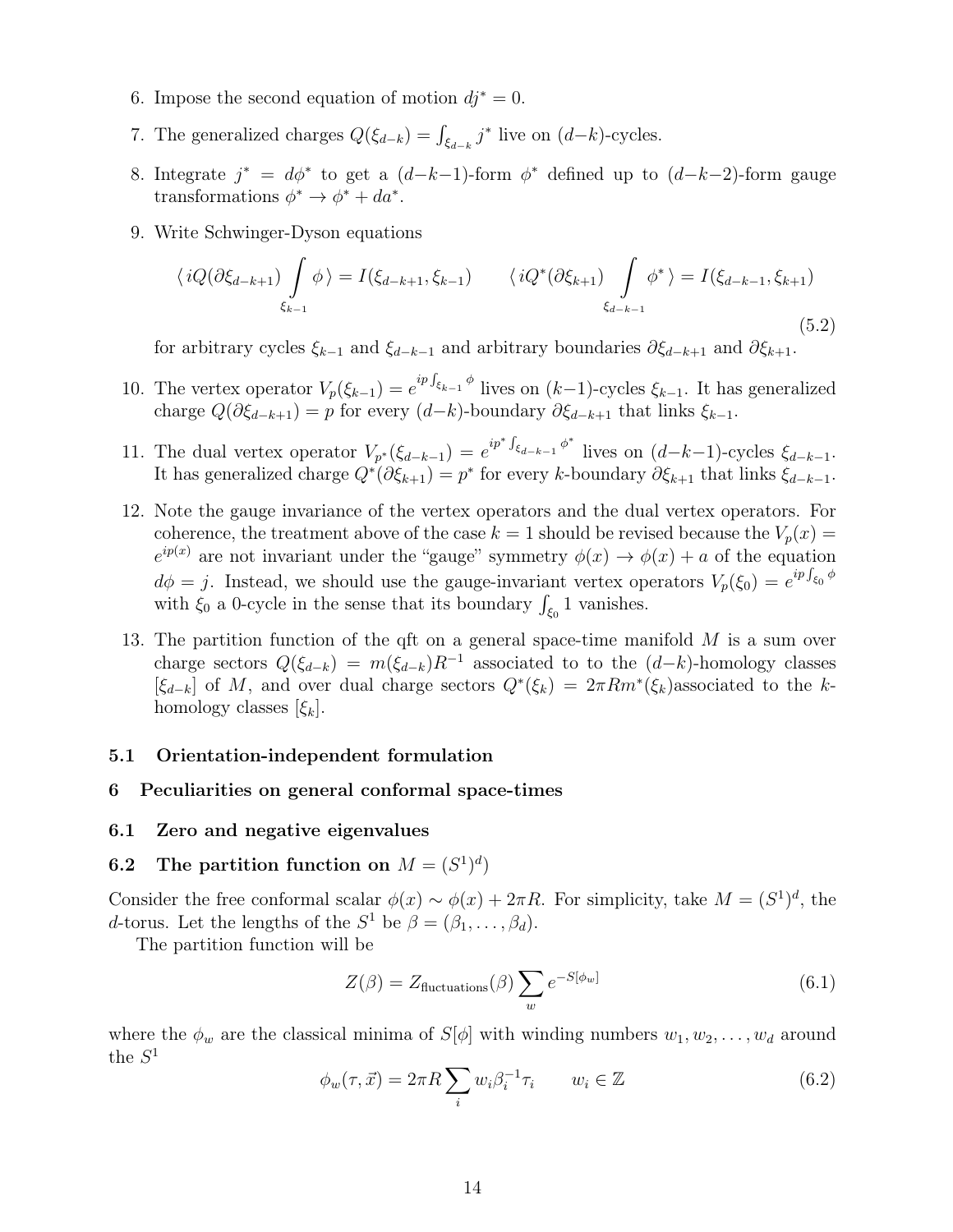For  $d > 2$ ,

$$
S[\phi_w] = 0 \tag{6.3}
$$

so  $Z(\beta) = \infty$ .

To get a meaningful partition function, we have to introduce chemical potentials  $\theta$  −  $(\theta_1, \ldots, \theta_d)$  for the winding numbers

$$
Z(\beta, \theta) = Z_{\text{fluctuations}}(\beta) \sum_{w} e^{-S[\phi_w] + i \sum_{i} \theta_i w_i}
$$
(6.4)

Then

$$
Z(\beta, \theta) = Z_{\text{fluctuations}}(\beta) \delta^{d}(\theta)
$$
\n(6.5)

#### 6.3 j  $*(x)$  is not conformally invariant

- 1. Whether or not  $\phi(x)$  takes values in a circle, it is likely that there exist compact riemannian space-times for which the covariant version of  $\Box^n$  has negative eigenvalues, so the functional integral over the fluctuations of  $\phi(x)$  cannot be defined because the covariant version of the quadratic action functional  $S[\phi]$  is not bounded below.
- 2. When  $\phi(x)$  takes values in a circle,  $\phi(x) \sim \phi(x) + 2\pi R$ , the partition function is infinite on a space-time of the form  $S^1 \times M_{d-1}$ , because the classical solutions  $\phi_0$  have action  $S[\phi_0] = 0$  for all winding numbers, so the sum over winding modes diverges.

The construction given here is incomplete in two respects:

- 1. The correlation functions of the free quantum field theory can be calculated once the 2-point functions of the currents are known. Here, we construct the two-point function  $\langle j^*(x) j(x') \rangle$  on any space-time manifold. Then  $\langle j^*(x) j^*(x') \rangle$  can be obtained by applying the appropriate differential operator. But we only construct  $\langle j(x) j(x') \rangle$  on the d-sphere. It remains to construct it on an arbitrary space-time manifold.
- 2. The partition function remains to be constructed.

Only the local construction is given here. It gives a sensible conformal field theory in euclidean space-time. However, it is not obvious that the construction can be extended to the d-sphere or to other compact space-times. The extension to the d-sphere will depend on the behavior of the theory at infinity in euclidean space-time. The underlying problem is the non-unitarity of the theory.

There is a well-known example in  $d=2$ : the non-unitary 2-d cft of the massless periodic scalar with modified stress-energy tensor  $T(z) = -(\partial \phi)^2 + Q\partial^2 \phi$ . It has sensible correlation functions on the plane, but there is a background charge Q at infinity. The partition function on the 2-sphere is zero. The non-zero correlation functions on the 2-sphere are of products of fields whose total charge is equal to Q.

Consider the basic case  $k = 1$ , the free conformal 1-form. The  $\langle j^*(x)j(x')\rangle$  2-point function goes as

$$
\langle j^*(x)j(x')\rangle \sim |x - x'|^{-d} \longrightarrow_{x \to \infty} |x|^{-d}
$$
\n(6.6)